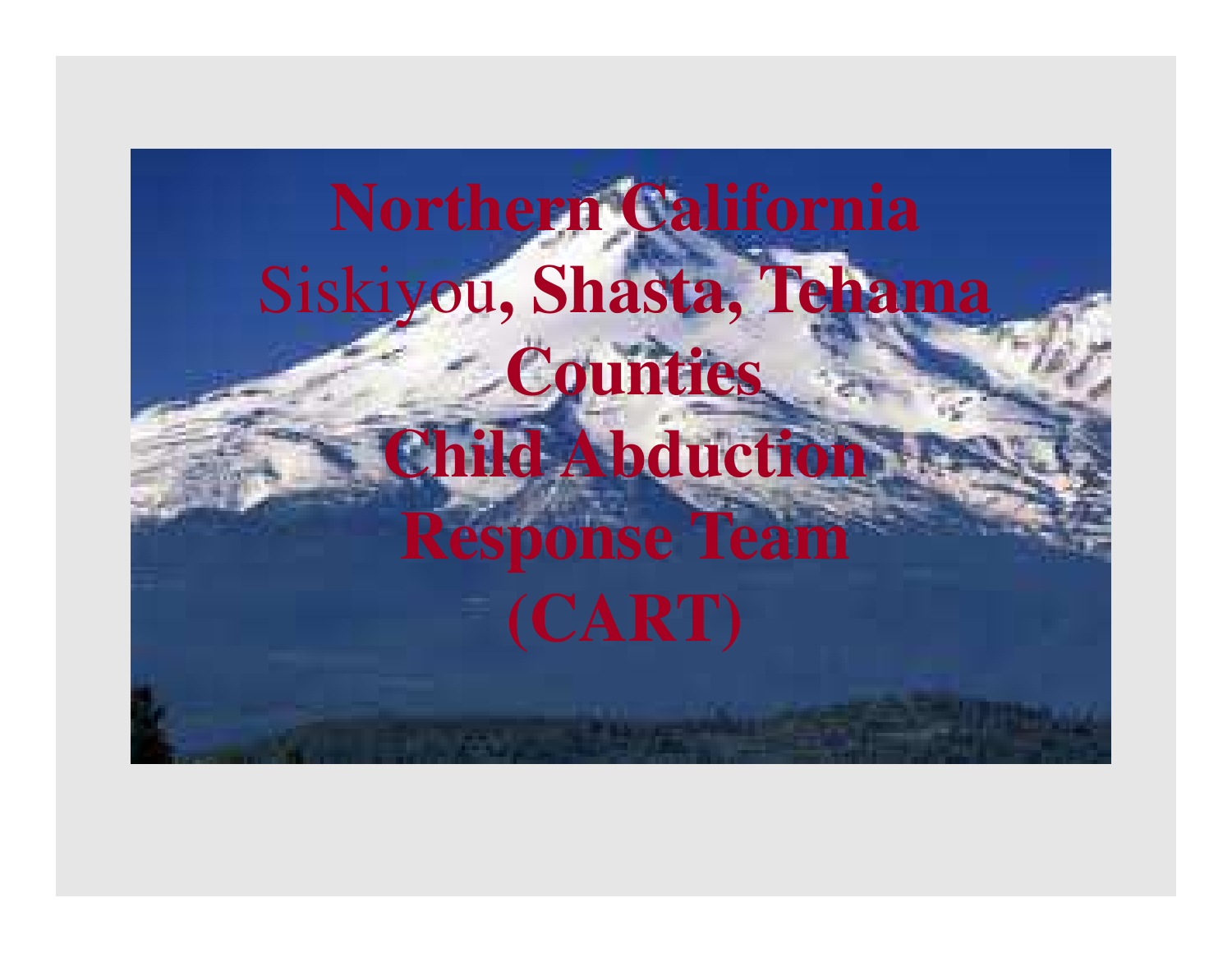



TWETHET PRAINTED ON FRONT AND PROPILE ANGER ON ANDERESTING.<br>IT ANIETA. FLETAN COLORAD ANGEN SYSTEMATIK, KINYET ANGERT BOOKS.<br>HIN SIGLES, IT LORG PEARL ANNEL EARSKER RESENBLIKE FEATHERS. GENERAL BACK: MOVEMENT IS, 1991<br>GENERAL TRENE, GALIFARDS

UNEMANTAL AND A FRANKE WIRK! TO THE NUANADHE WARNER WITHIN 2 IN JOINA PROMI HOUSE, WHIN THEY<br>Game fort, Victorarya went to bet him in Schools, House had been intered to the about the.<br>Workers and Graphic, Forces him with a



GONNACT.<br>ROSM LOCK, FEDERAL BUREAU OF WASTERATION. PERSONAL ROOTS WITH A GOOD ALT WERE LIKED.

## **Why Have a Pre-Planned Response?**









Top Row and Bottom Left and Center: Dugard, circa 1991; Bottom Right: Age-progression at age 25 (circa 2005)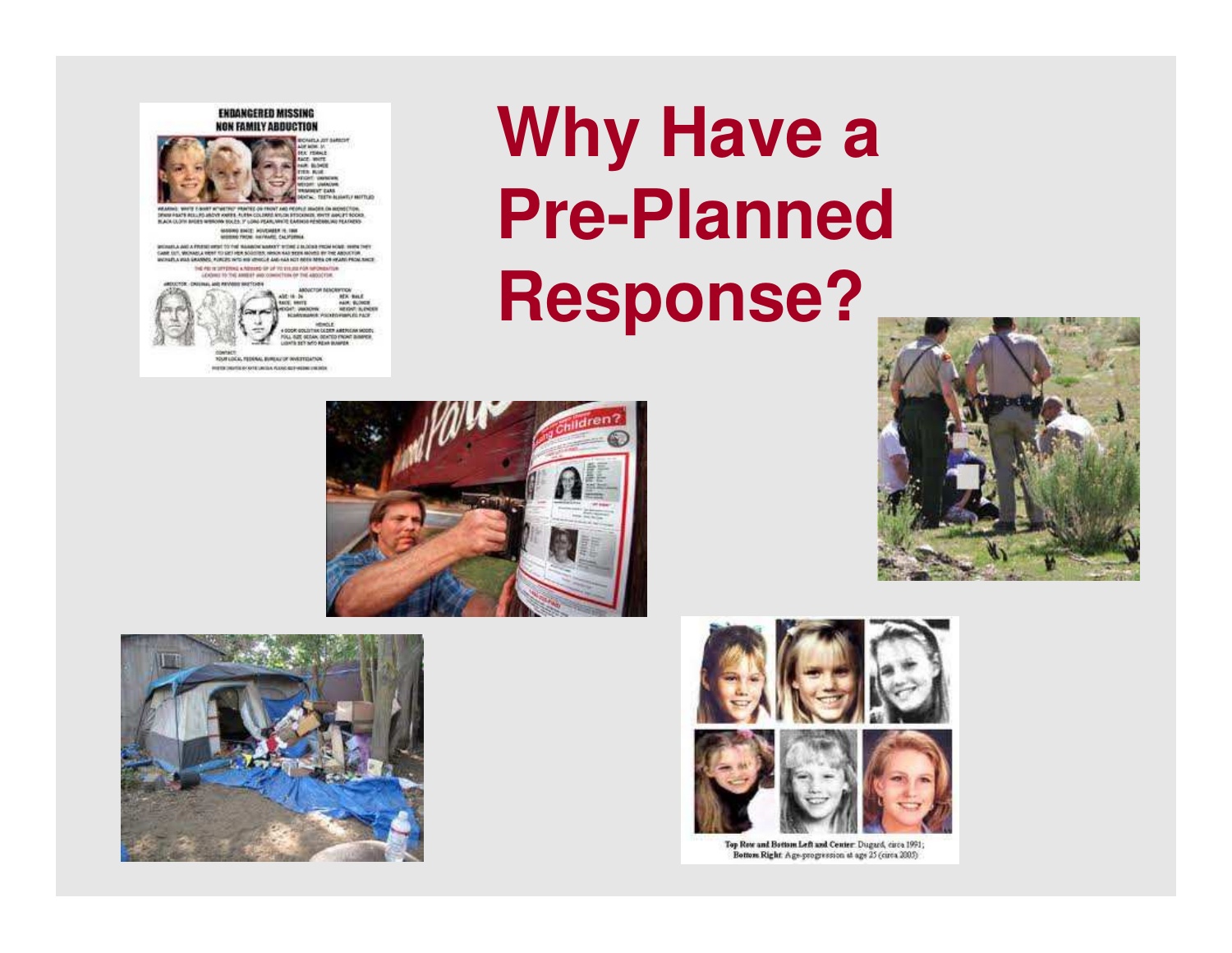## **Facts and Figures**

- 58,200 children are victims of non-family abductions each year.
- 100 200 of those victims are stereotypical kidnappings.
- **Approximately**  $\frac{1}{2}$  **of these victims are sexually** assaulted during the commission of the crime.

Statistics from NISMART II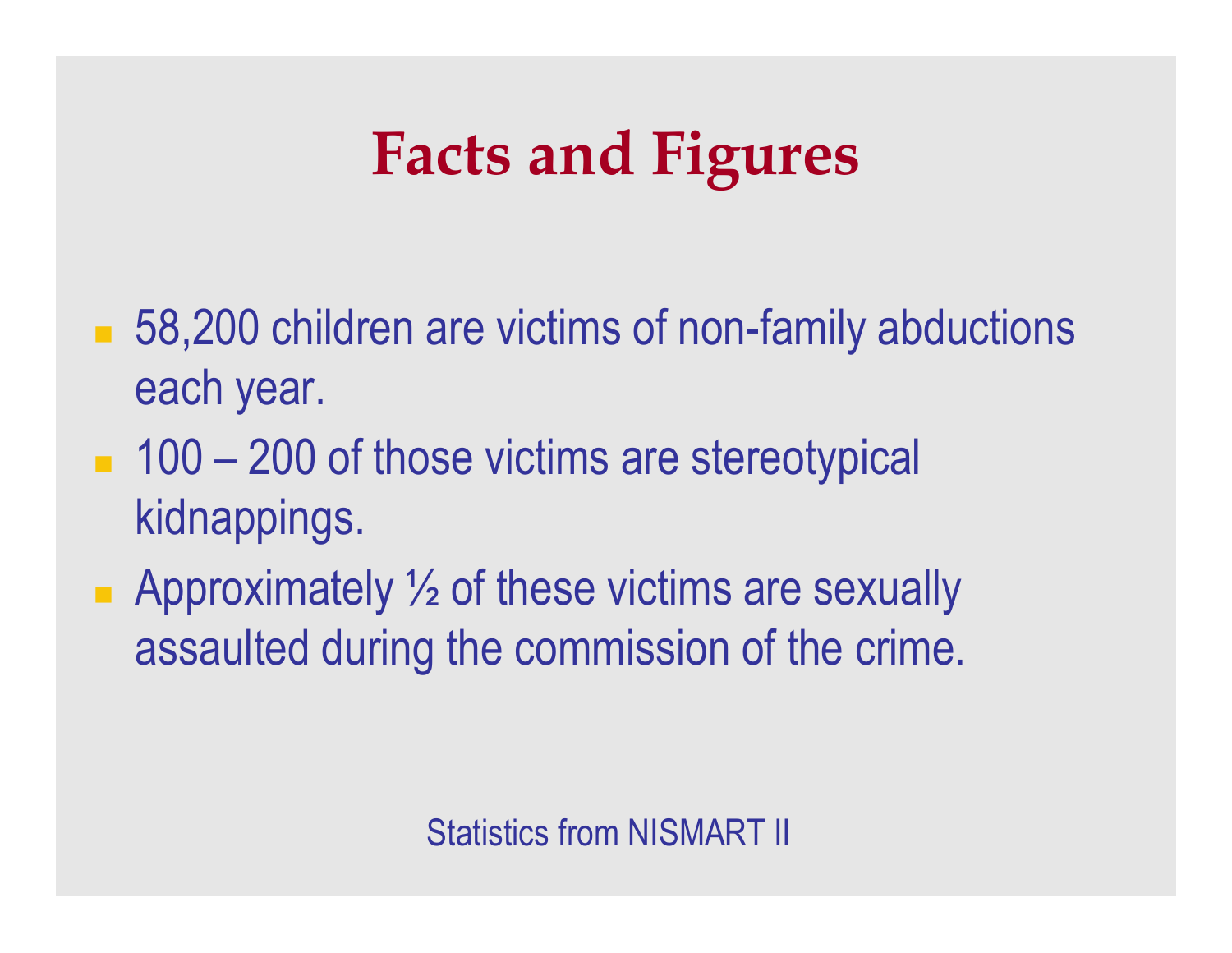### **When a Child is Killed**

- 99% are murdered within 7 days.
- 91% are murdered within 24 days.
- 74% are murdered within 3 hours.
- **49% are murdered in less than 1 hour.**

Statistics from the Washington State Attorney General's Report on Missing Child Homicides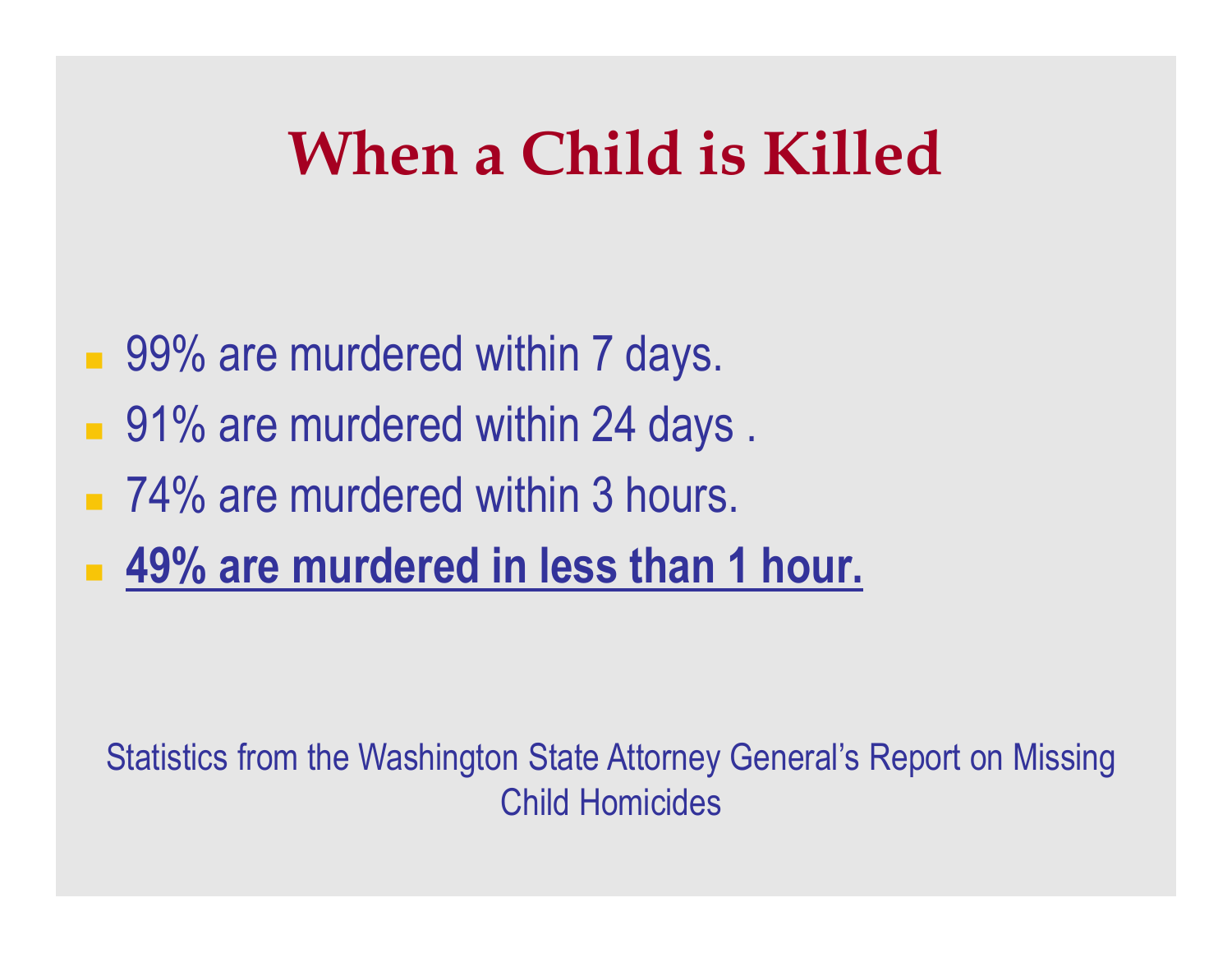**CART is an organized, rapid and planned response which uses all available resources to assist with the number one goal, which is the safe recovery of the child.**



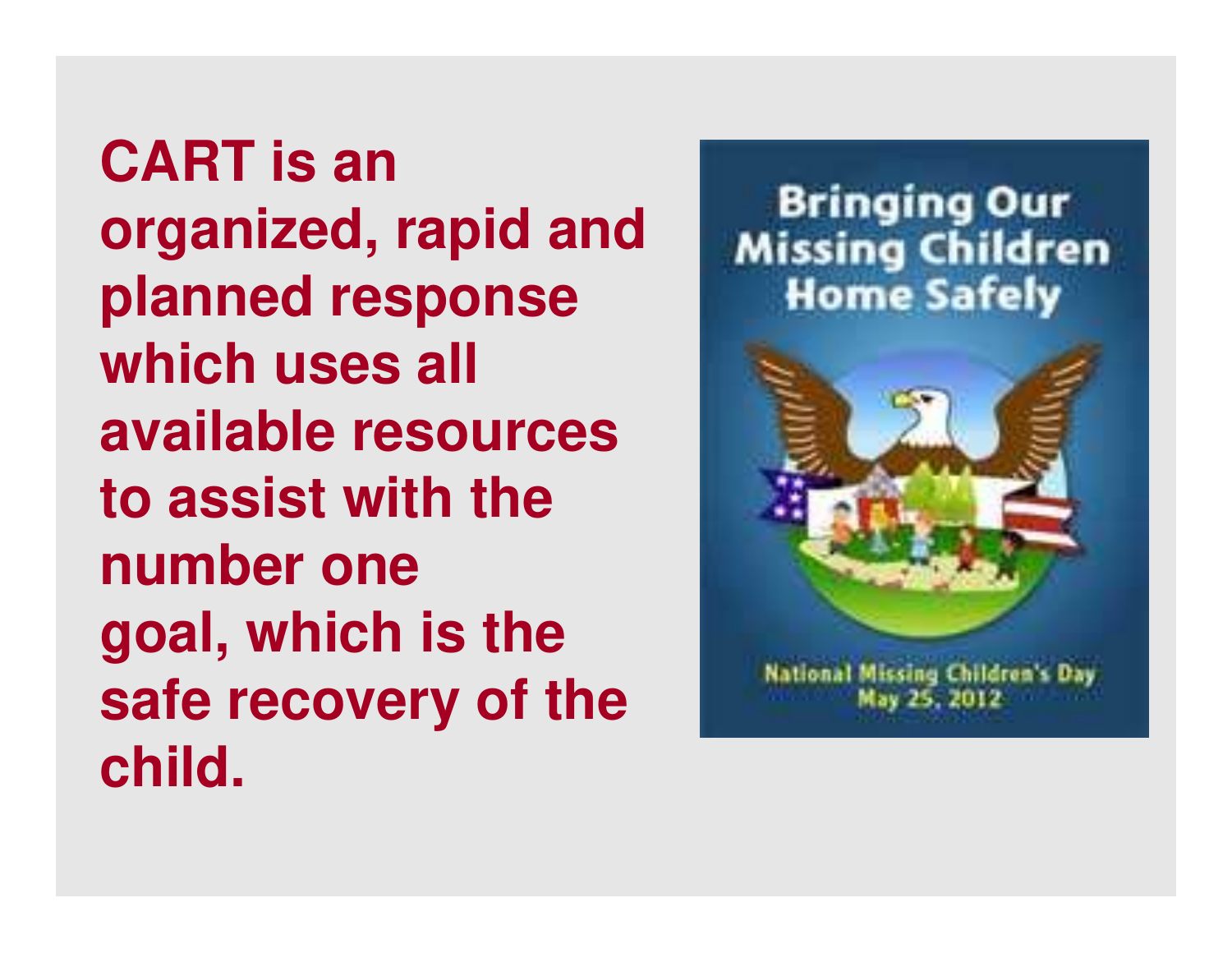## **What is the Purpose of CART?**Recover the CHILD!

Assist in the rapid response of specialized personnel and equipment.

 $\sqrt{\phantom{a}}$  Assist in the apprehension and prosecution of the offenders.

**Assist with any task needed to bring the case to conclusion.** 

 $\sqrt{\phantom{a}}$  Assist in increasing public safety and education regarding child abduction.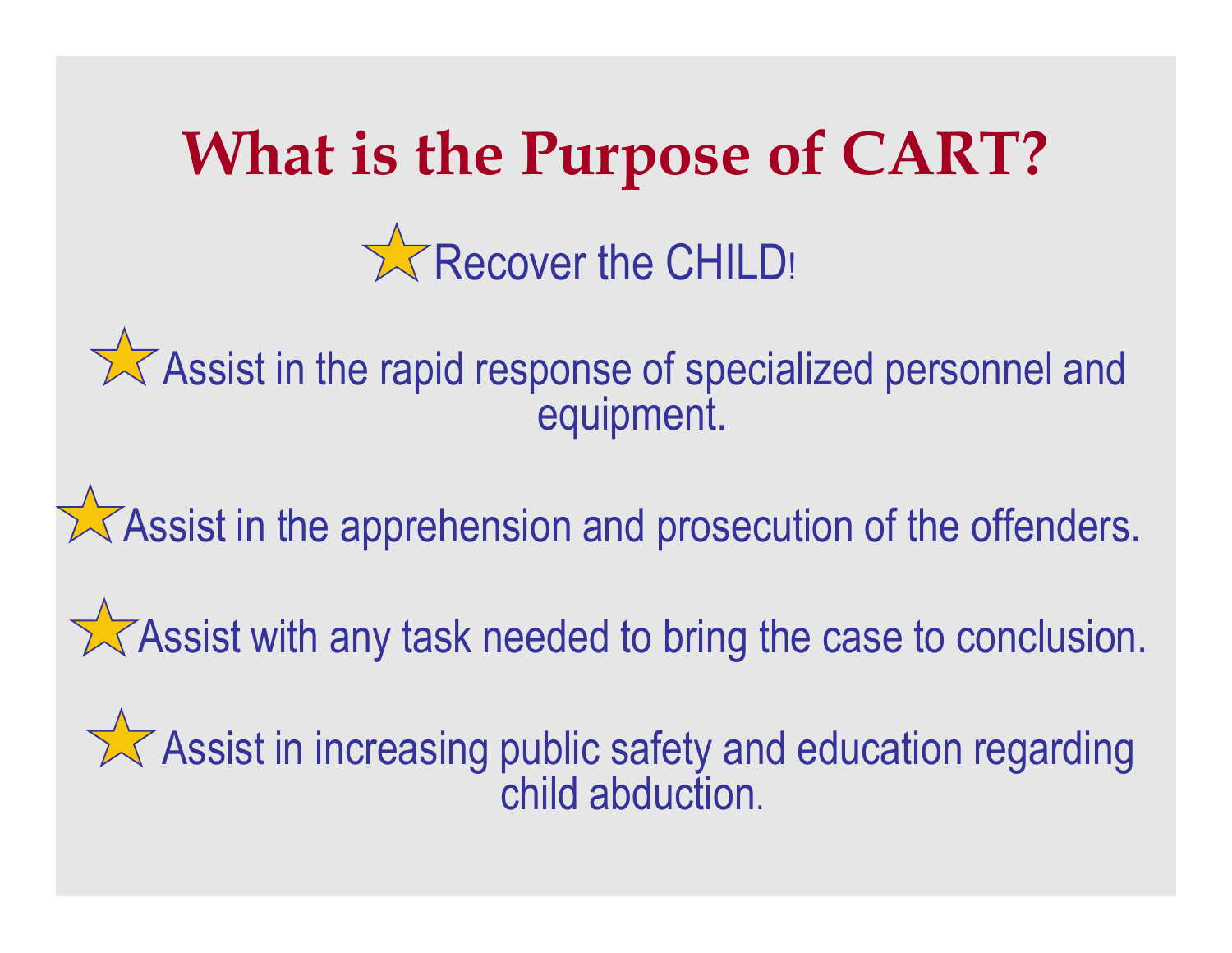

**In the North State, law enforcement must work as a TEAM!**

#### **CART is a resource!**

**75 dedicated, specialized trained investigators greatly enhances child search andrecovery efforts.**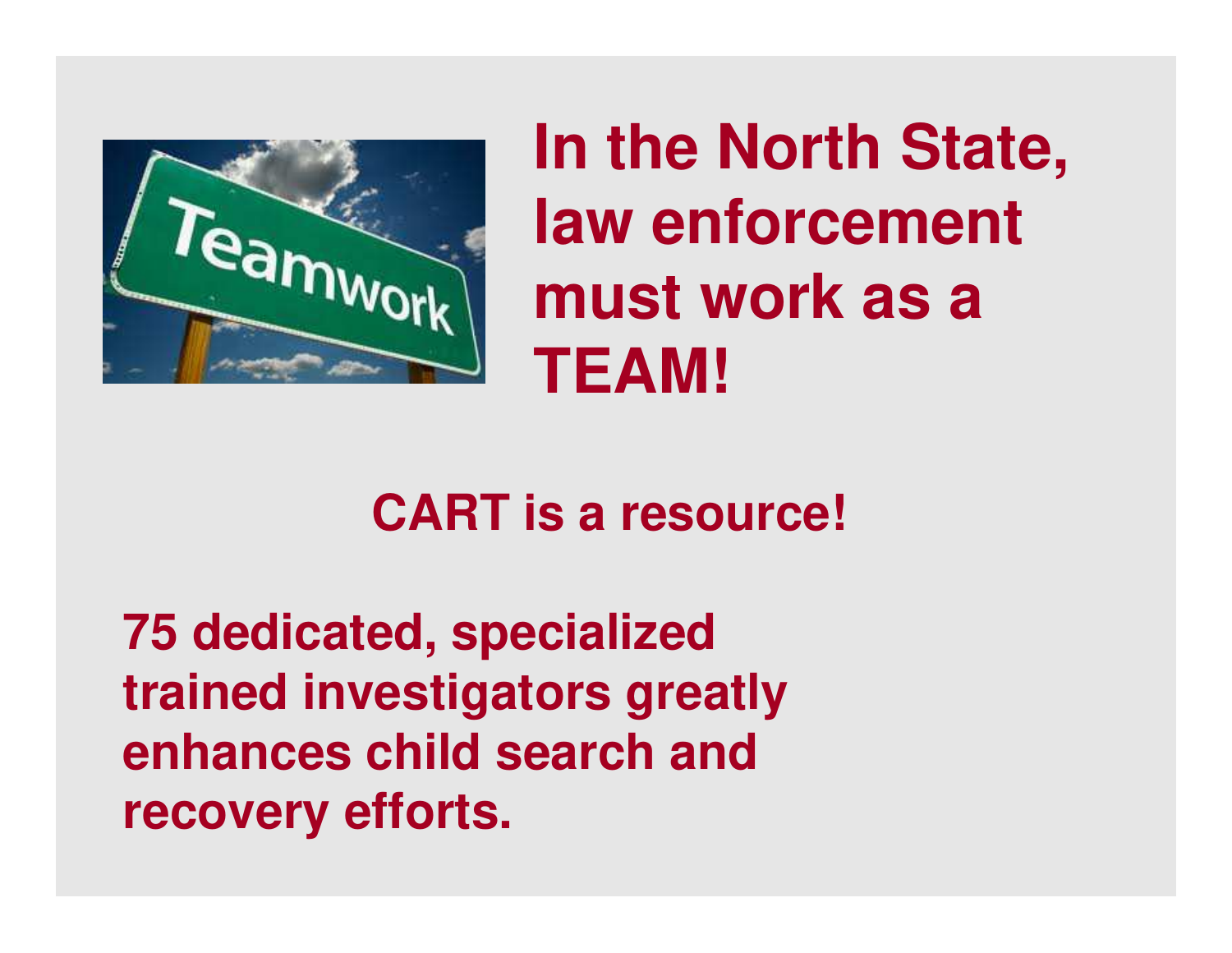#### **Child Abduction Response Team**

- **First few hours are critical.**
- Many agencies have never had a child abduction in their jurisdiction.
- **Nost officers responding to a child abduction** have never investigated a similar crime.
- **Diamage 10 act as a grading will not have all the necessary** resources.
- **Accessing resources could take valuable time.**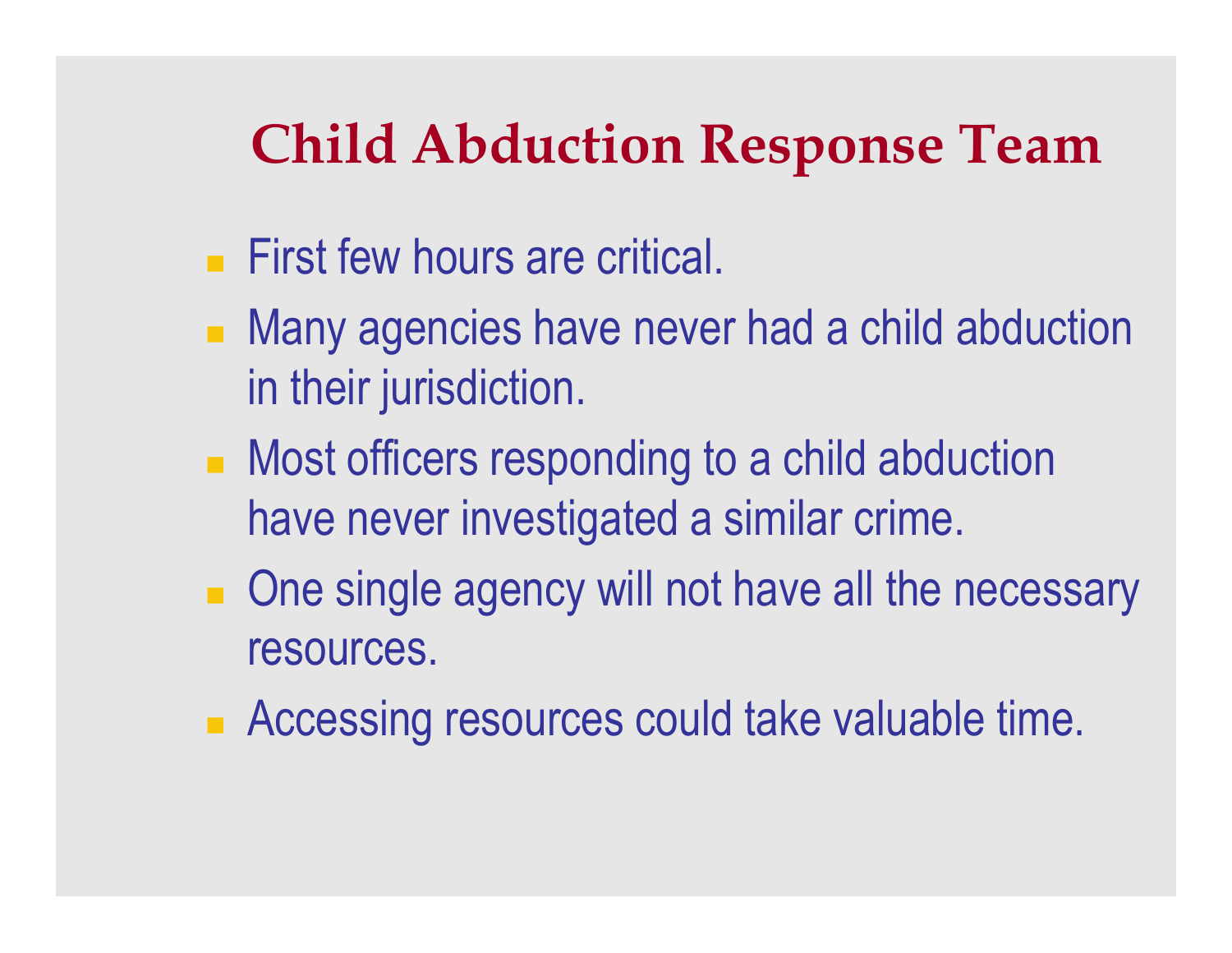### **There is a lot to do in a short amount of time. You need help.**

- Last seen
- **Abducted**
- **Nurdered**
- **Discovered missing**
- **NCIC** entry
- AMBER Alert activated
- **Neighborhood canvass**
- **Rescue/recovery**
- **Reported missing**
- 1st response
- **Case verified/founded**
- **AMBER Alert terminated**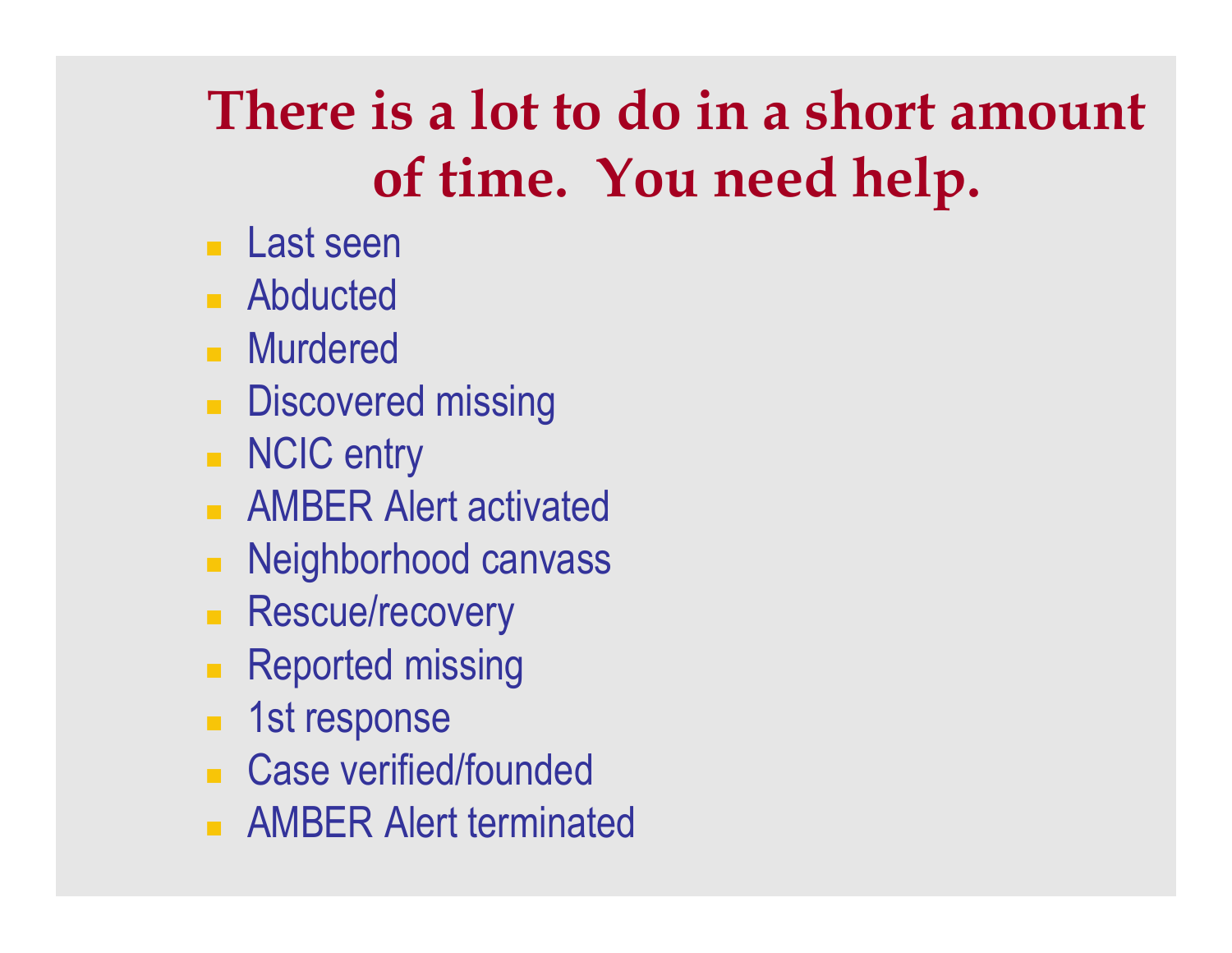#### Unknowing Witnesses

- **Late Unknowing witnesses are witnesses who saw** some aspect of the crime, but at the time wereunaware that they were witnessing part of a crime or potential abduction.
- **It was discovered that there were unknowing** witnesses in 32.9% of cases.
- **This would indicate that a neighborhood or area** canvass would be of great importance in generating investigative leads.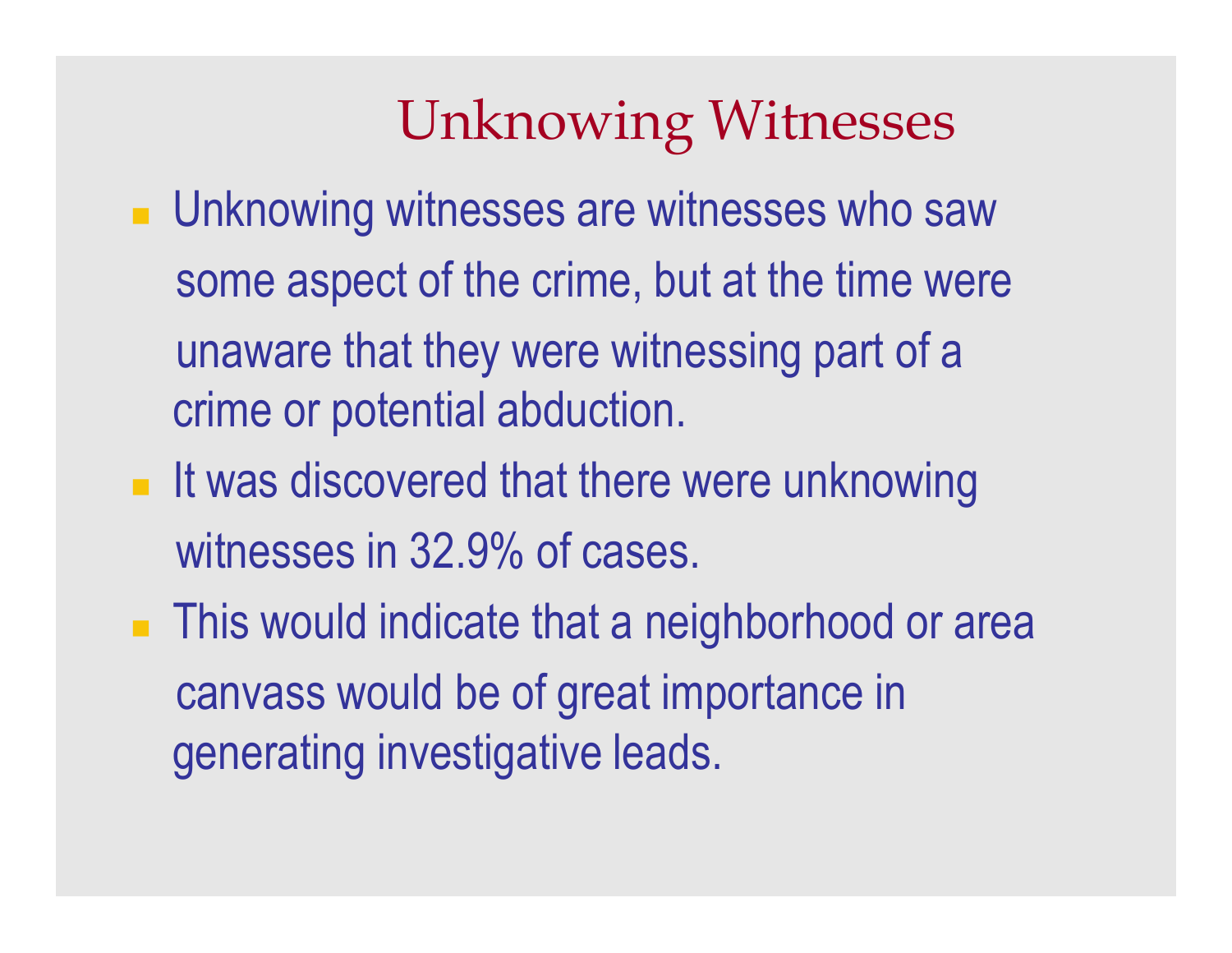## Neighborhood Canvass

- **Neighborhood Canvass should start at the point** of the abduction and work outward.
- Second and subsequent neighborhood canvasses shall be conducted at no more than three hour intervals.
- Victim's last known location is usually very close to the site of the initial contact between the killer and the victim.
- Solvability rate increases to 79.7% when initial contact site is known (vs. 23.9% when unknown).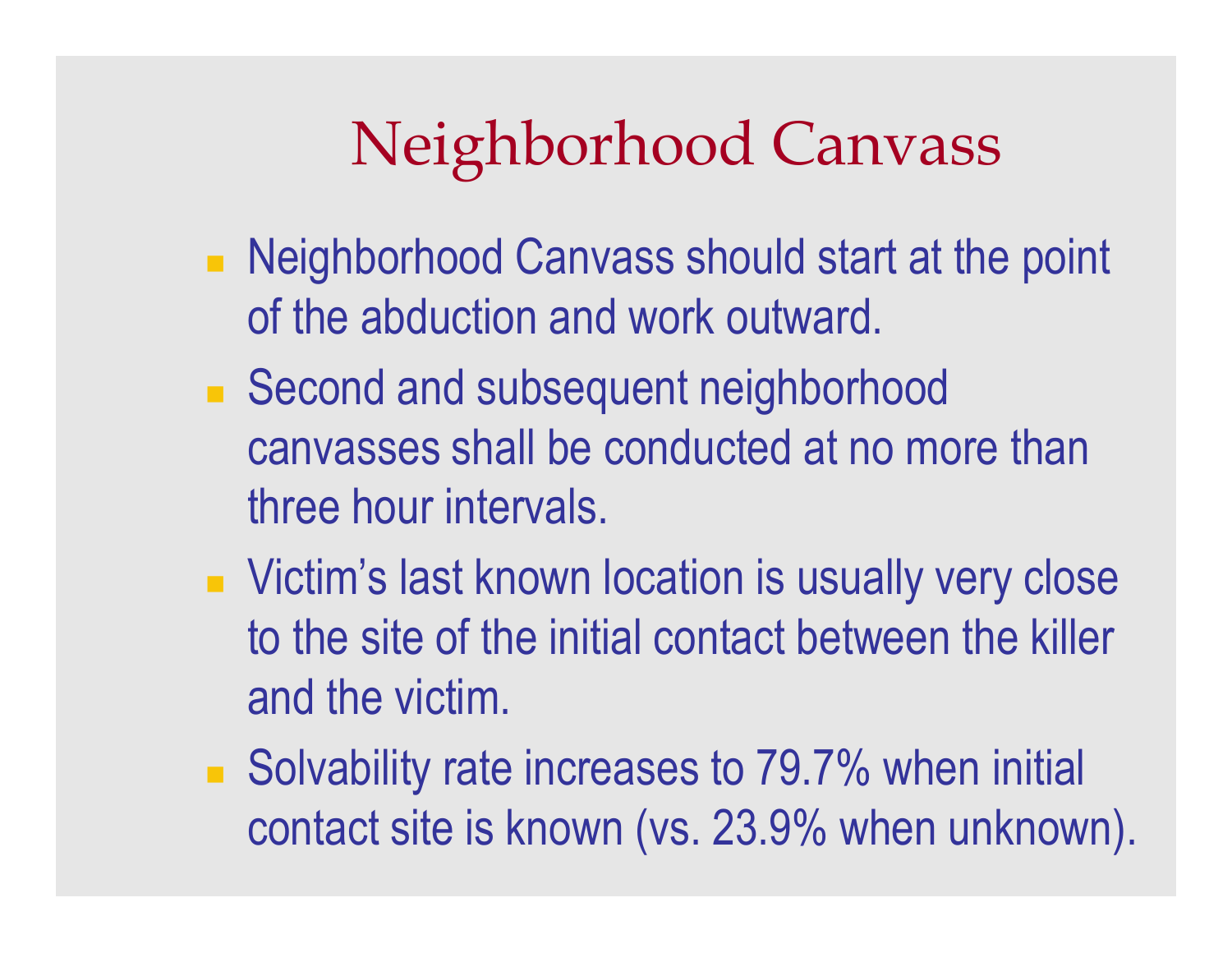#### Neighborhood Canvass

- **A neighborhood canvass was conducted within** 2.5 hours of a report of an abducted or missingchild in 62.1% of the cases.
- A canvass was conducted within 12 hours in 70.4% of the cases.
- **In over 21% of reported abducted or missing children investigations, no neighborhoodcanvass was conducted.**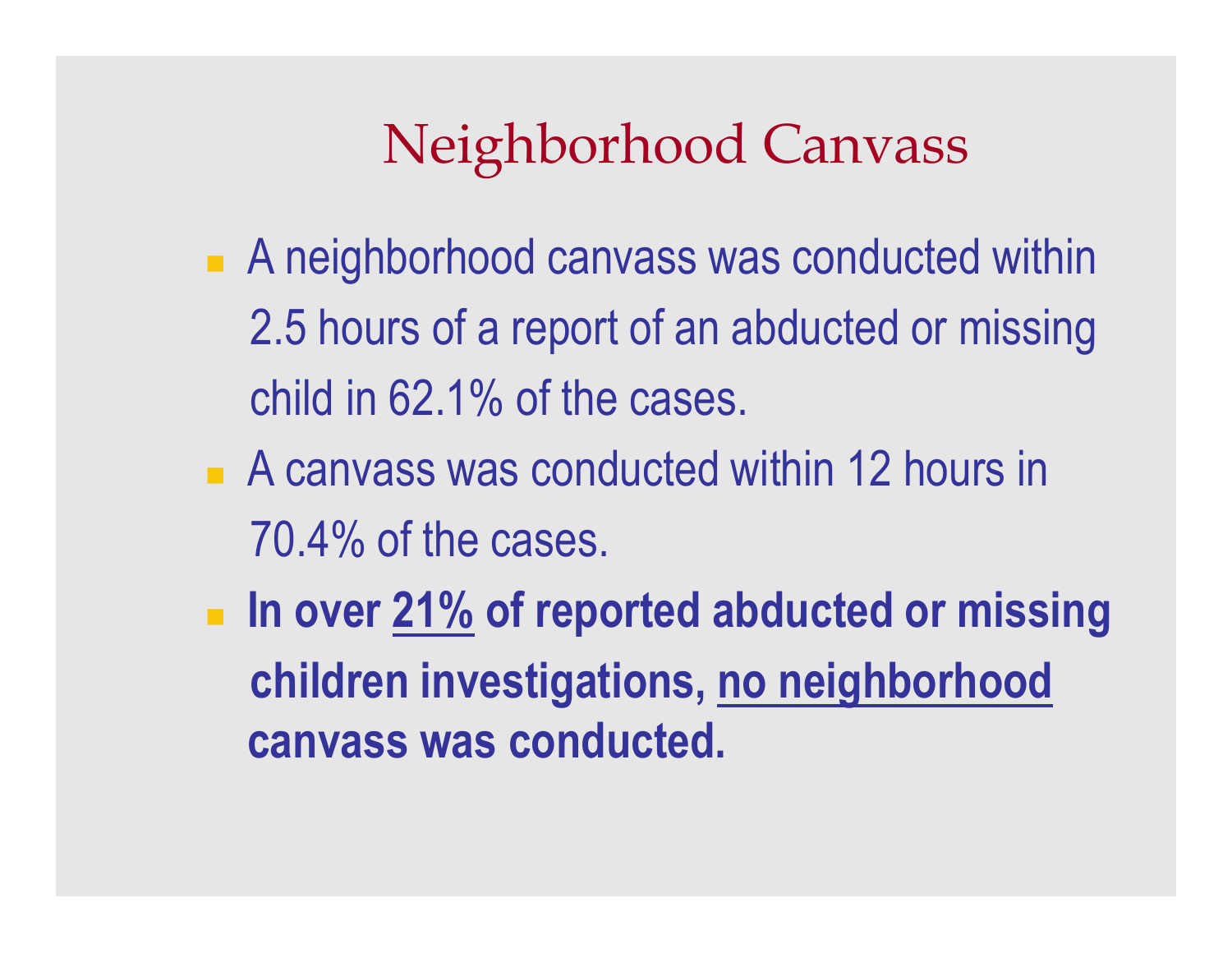- All law enforcement agencies along Interstate 5 are active participants in CART:
- Local PD Corning, Red Bluff, Anderson, Redding, Mt. Shasta, Weed, and Yreka
- County Siskiyou, Shasta, Tehama
- State CHP
- Federal FBI, HSI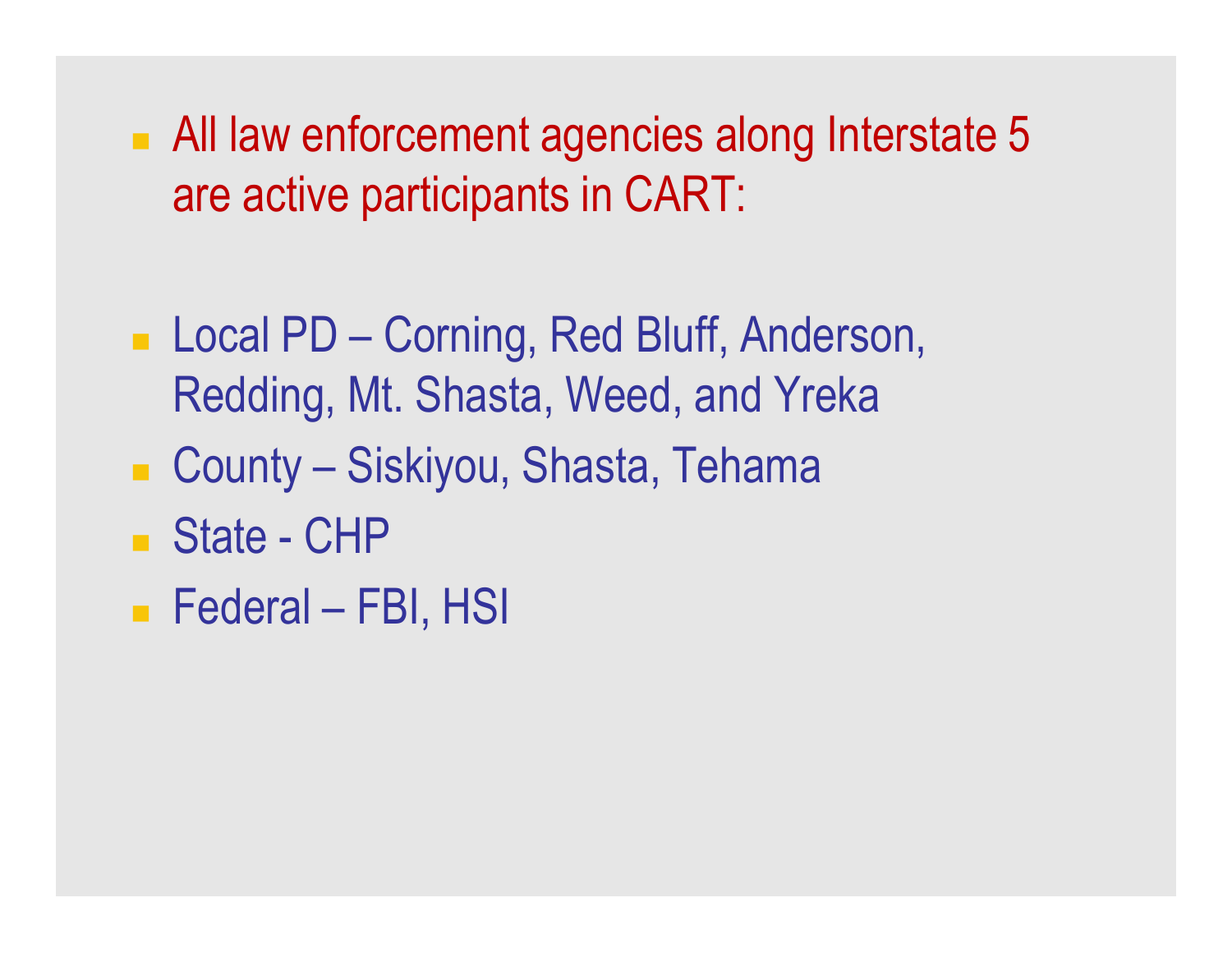## ■ CART is a support role.

- CART is a committed resource.
- CART brings training, experience, and specialized skills.
- CART brings specialized equipment and resources.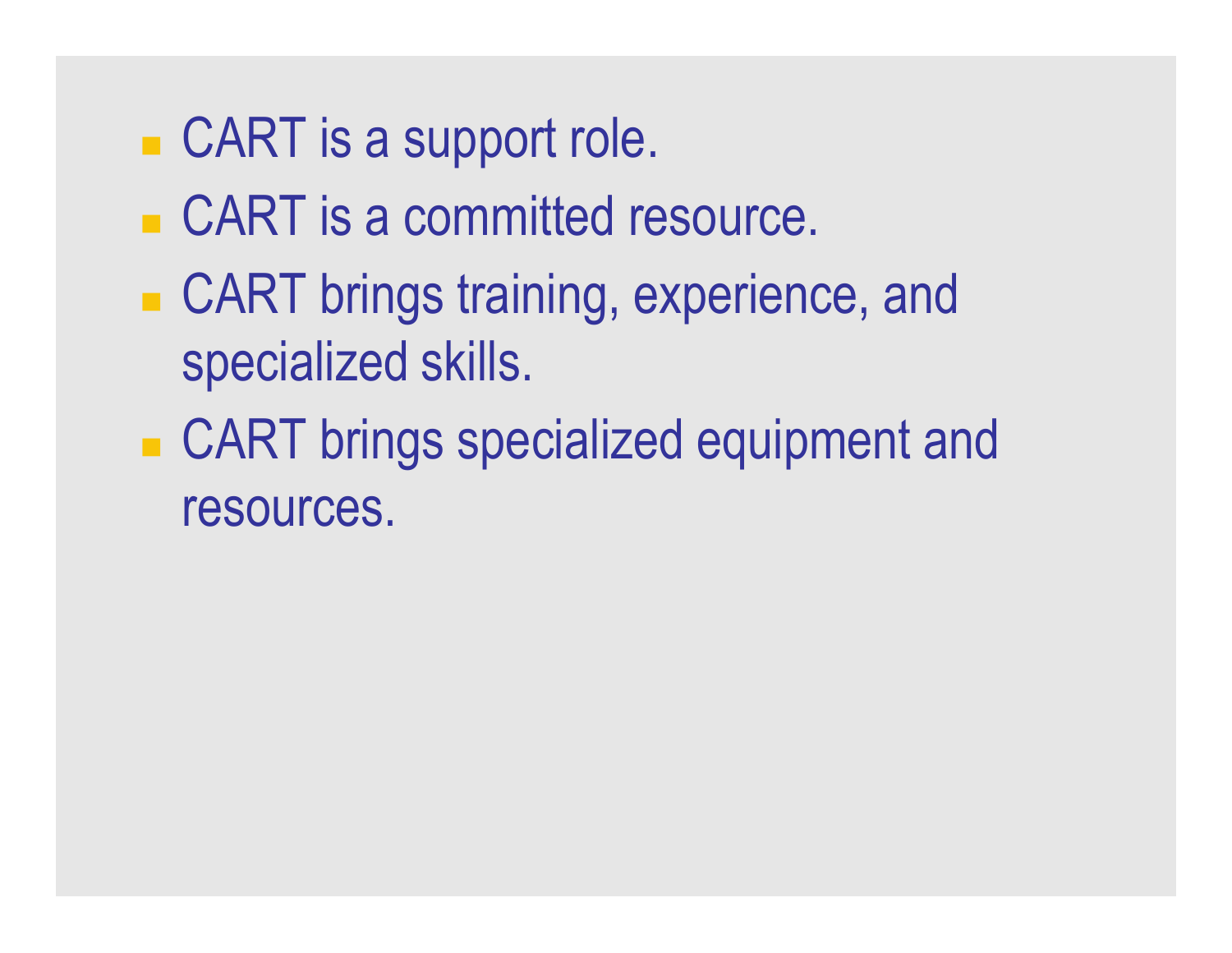- Each county has a CART team leader. These team leaders are major specialized crimes investigators for participating Sheriff or Police Departments.
- Each team leader, upon request, will discuss with the incident commander the needs for the investigation (Personnel/Skills/Equipment).
- CART can assist obtaining Child Advocacy group support.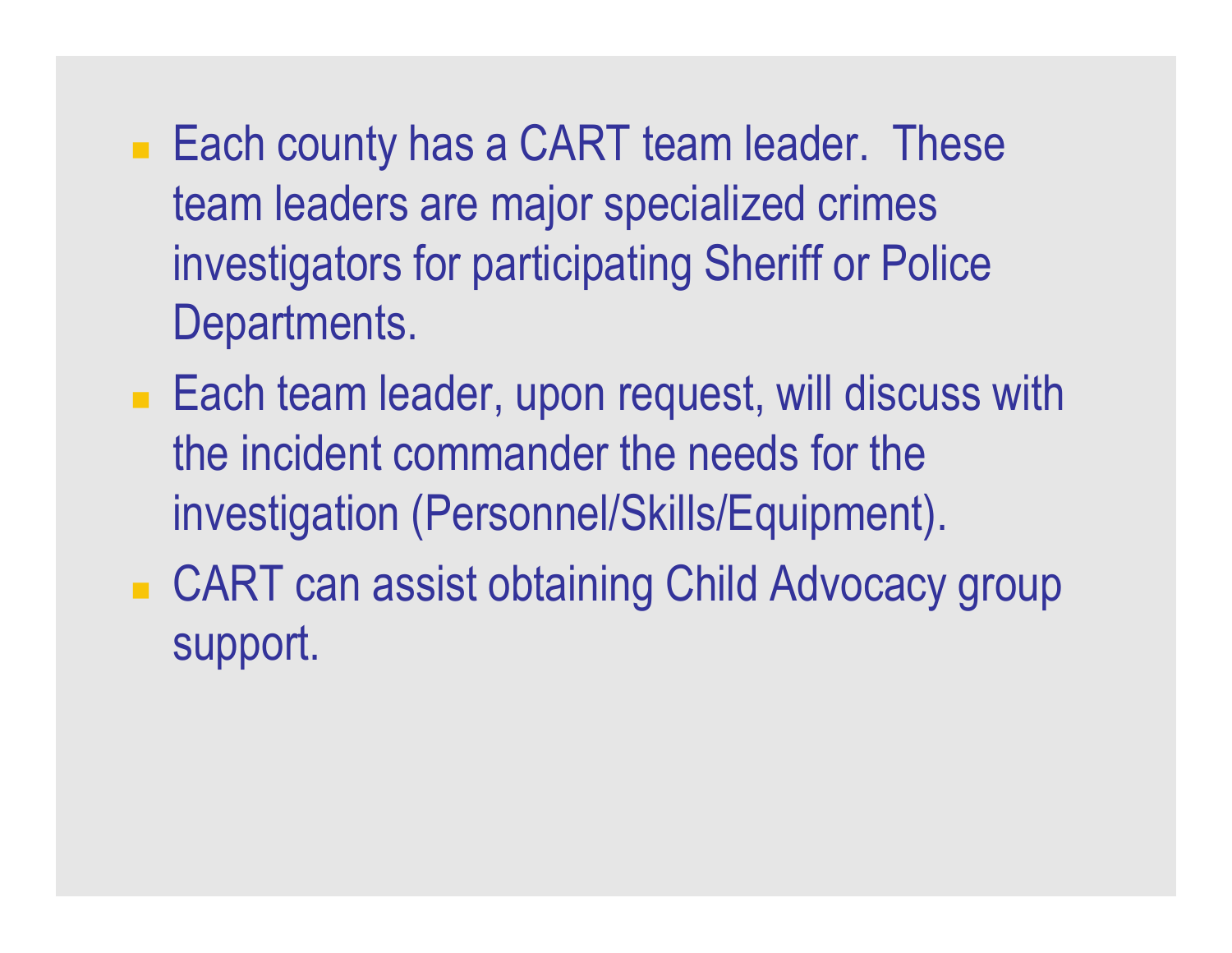#### **CALL-OUT PROCEDURES**

- CART can be activated as a full team and/or with regional considerations based on the nature of the incident and needs of the requesting agency.
- **The investigating agency will request assistance of the** CART.
- **All CART** activation requests will initially be directed to CART Coordinator or CART Executive.
- **Tehama County Sheriff's Office utilizes Everbridge for** CART call-outs.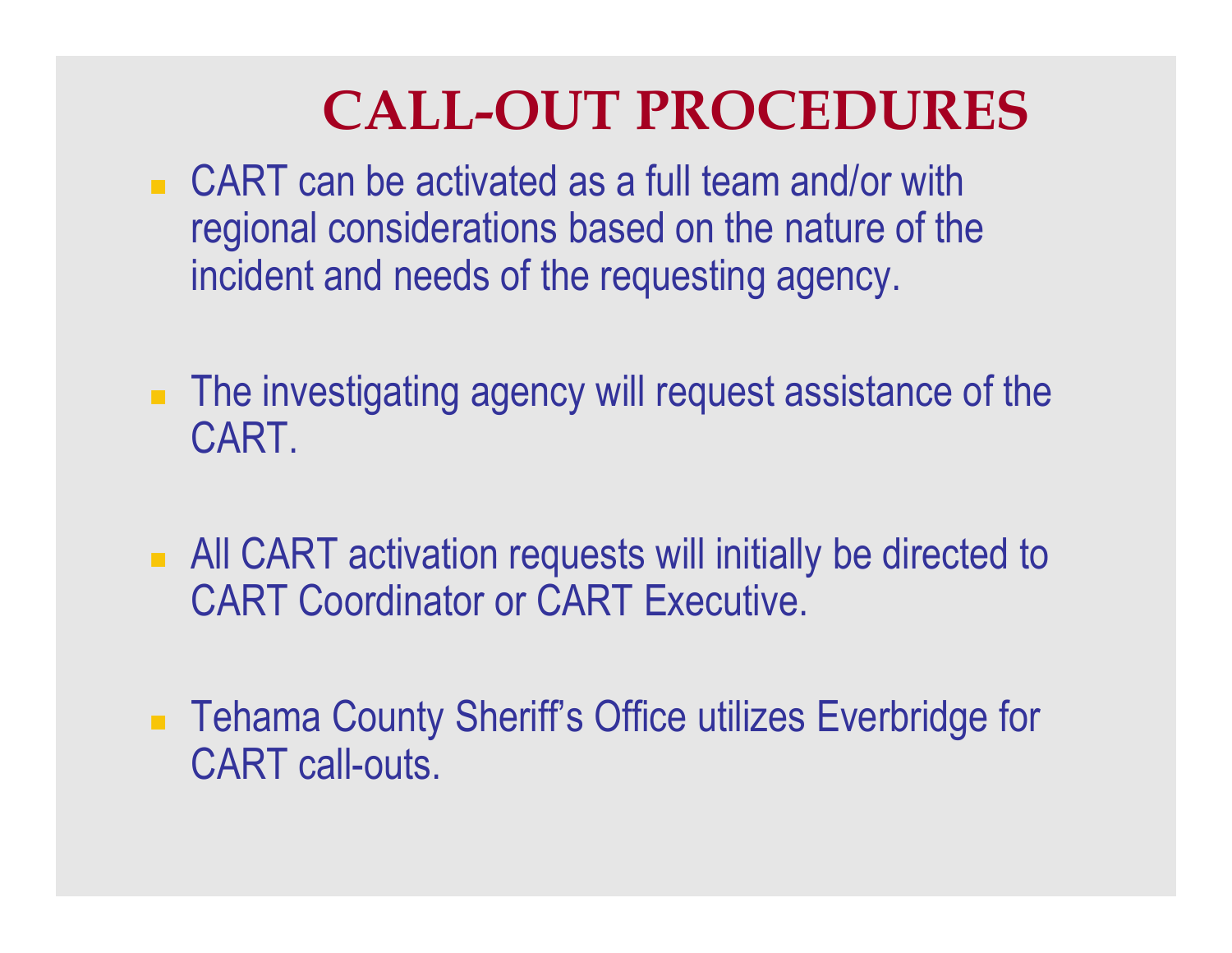#### Reminder - Criteria for activating an AMBER Alert:

- 1) The investigating law enforcement agency confirmsan abduction has occurred.
- 2) The victim is 17 years of age or younger, or has a proven mental or physical disability.
- 3) The victim is in imminent danger of serious injury or death.
- 4) There is information available that, if provided to the public, could assist in the child's safe recovery.

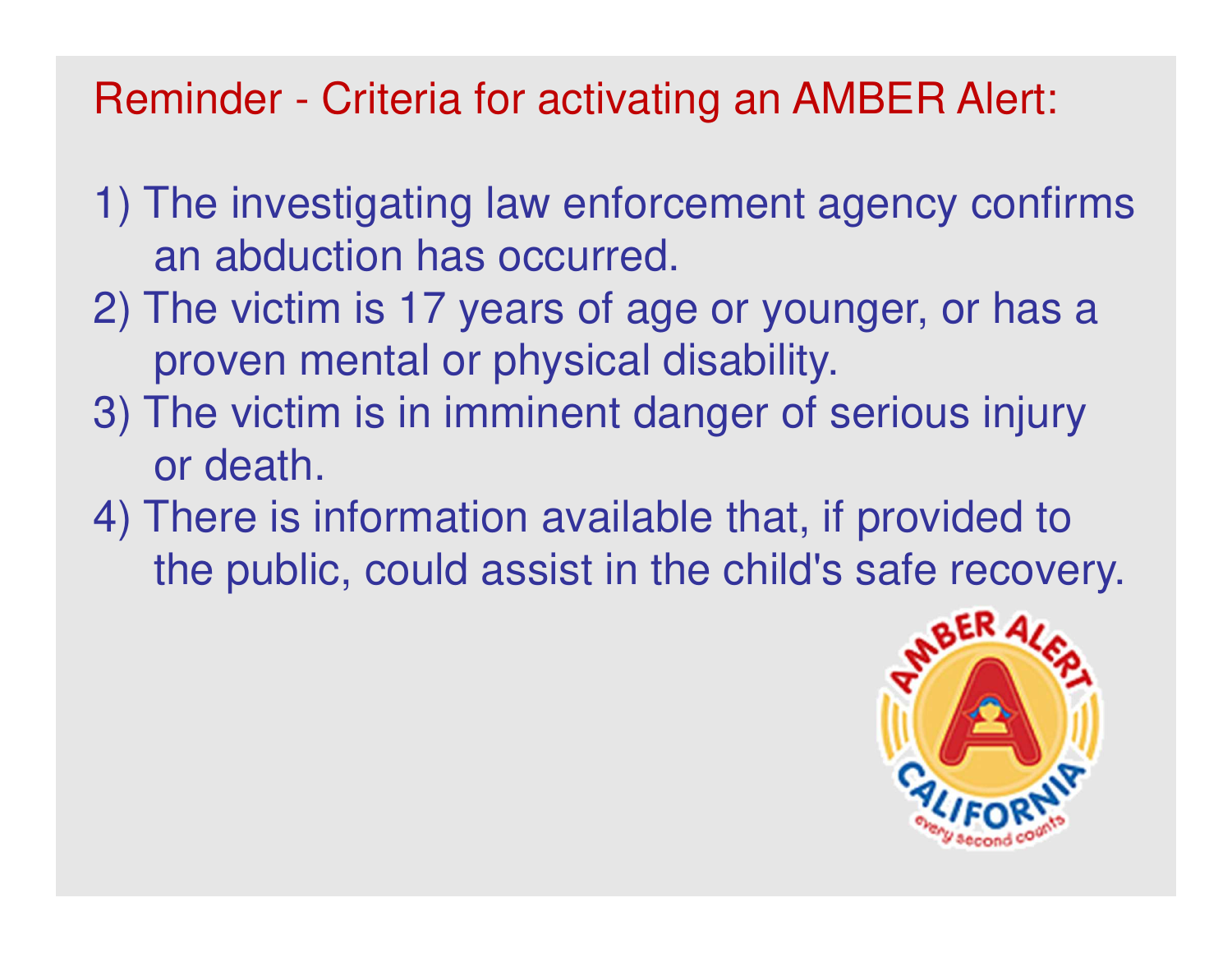### **CART Structure**

- Each involved agency has agreed to an MOU.
- CART has a Standard Operating Procedure.
- CART members are trained to work within the ICS structure.
- CART allows for allied agencies to assist in other jurisdictions.
- CART members adhere to their own agency's policies.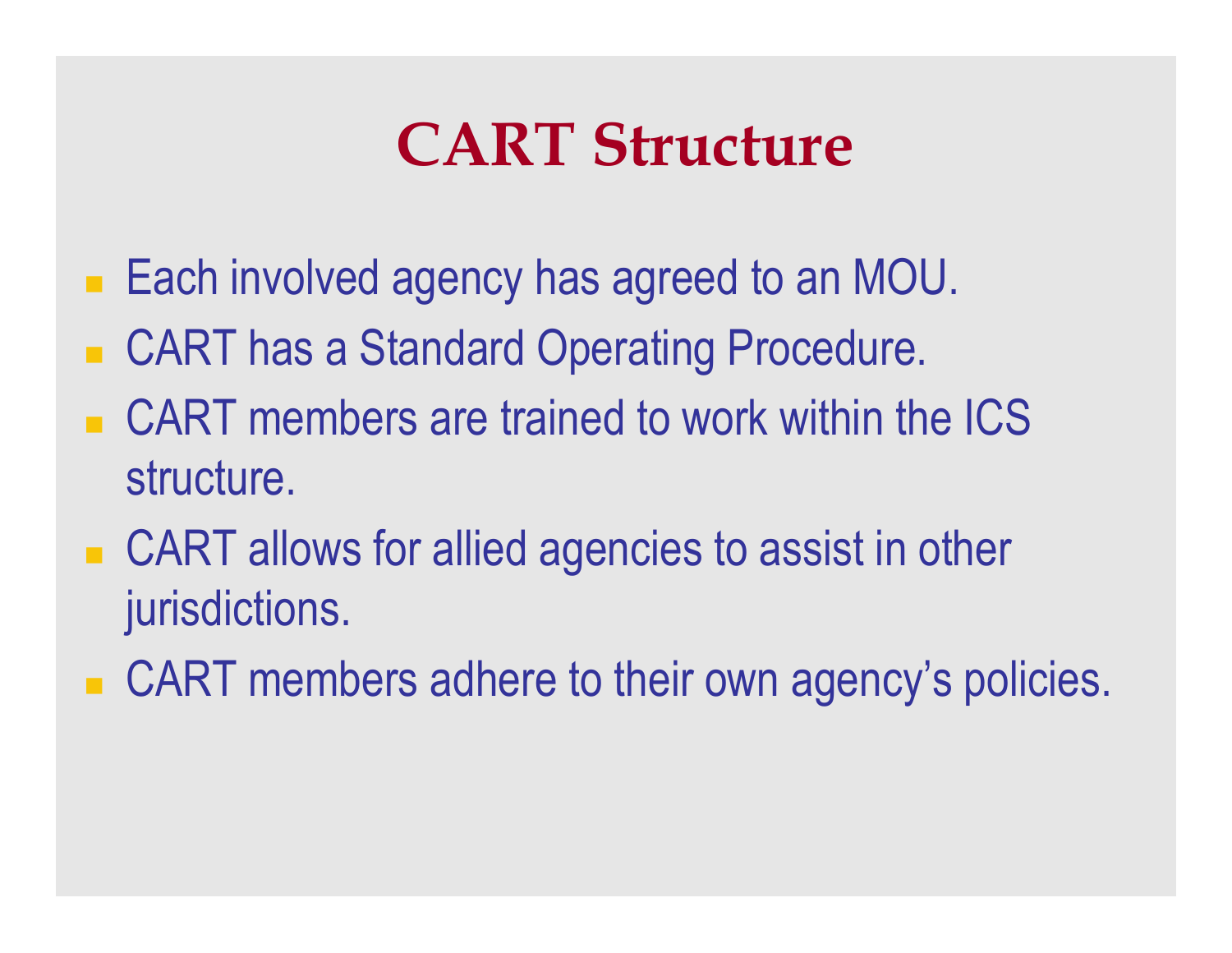#### **CART InvestigatorsWhat we Look for**

- **Are focused and dedicated to finding the missing** child.
- **Nilling to work long hours and be flexible.**
- **Are self-motivated.**
- **Nill check their ego at the door.**
- **Specialized human and physical resources.**
- **Trained in different areas of expertise.**
- **Ability to conduct comprehensive investigations.**